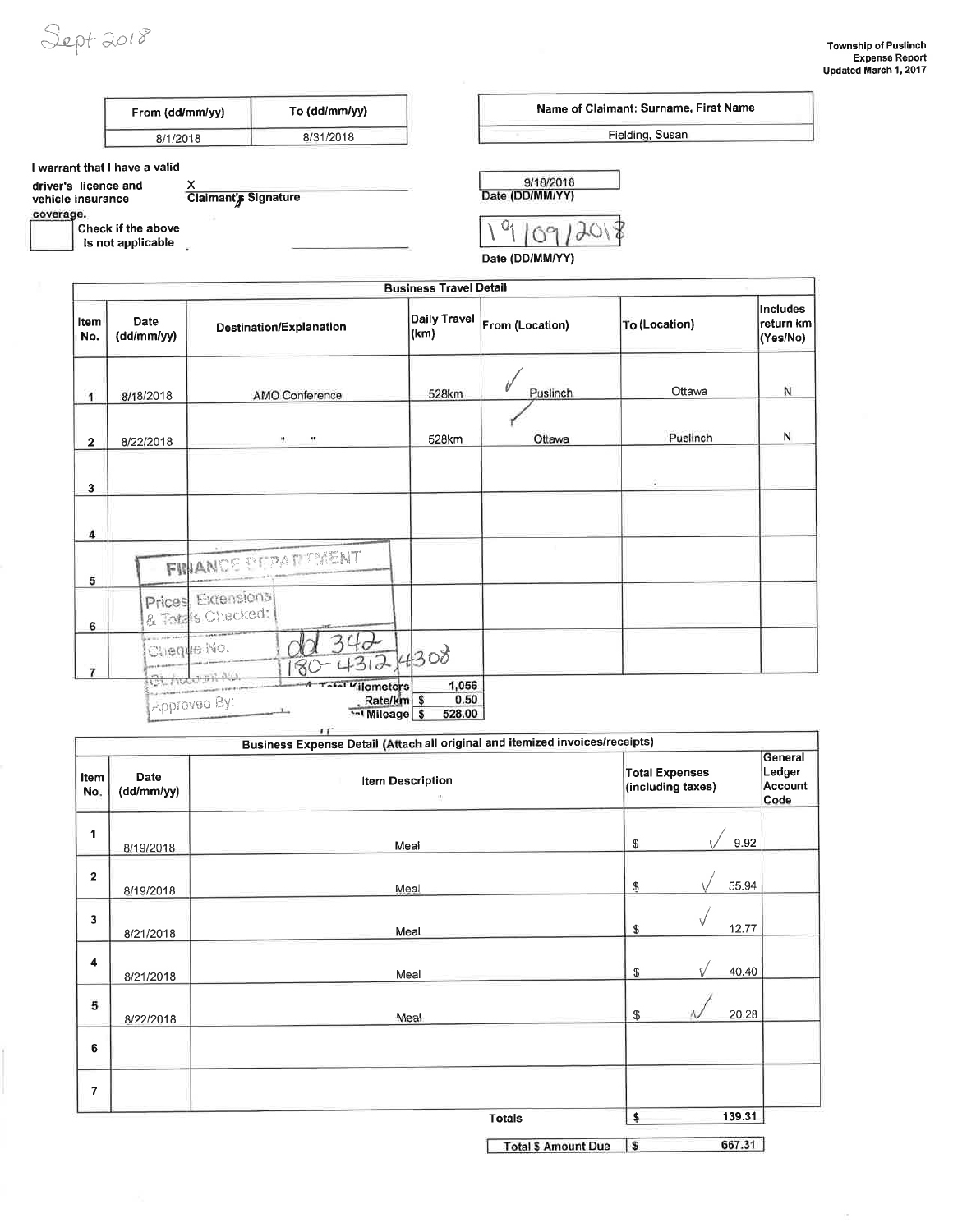Subway#1714 S ehone 613-569-5001 Unit FC10 50 R1deau Street Ottawa, Ortario, KIN 9J7 Served by: Thomas 8/19/2018 12:17:48 pm Term ID-Trans# 1/4-696949

## Customer Receipt GST#

| uly Stee Item                                                           | Price  |
|-------------------------------------------------------------------------|--------|
| ļ<br>2102 Fountain Drink 21Fnt \$2.29                                   |        |
| 1<br>€ 6" Tuna Sub                                                      |        |
|                                                                         | \$6,49 |
| Sub Total                                                               | \$8.78 |
| Sales Tax (13%)                                                         | \$1.14 |
| Total (Eat In)                                                          | \$9.92 |
| Credit Card                                                             |        |
| Change                                                                  | \$9.92 |
|                                                                         | \$0.00 |
| Help us improve your customer experience:<br>We welcome your feedback!! |        |
| Karen Ehret                                                             |        |
| subwayr1deau@yahoo.ca                                                   |        |
| MID: 810000035516                                                       |        |
| TID: 701                                                                |        |
| Approval No: 02348F                                                     |        |
|                                                                         |        |
| Reference No: 823116165830                                              |        |
| Card Issuer: Visa                                                       |        |
| Account No: *************8958                                           |        |
| Acquired: Contactless_EMV                                               |        |
| Amount: \$9.92                                                          |        |
| Application: VISA CREDIT                                                |        |
| AID: A0000000031010                                                     |        |
| TVR: 0000000000                                                         |        |
| TSI: 0000                                                               |        |
| Date/Time:<br>8/19/2018 12:17:46 PM                                     |        |
|                                                                         |        |

CUSTOMER<sup>®</sup> COPY

Host Order ID: 622-417-1349076

Hungry for more? Let us know how we did today by taking our 1 ainute survey at www.subwaylistens.ca, and receive a That ise offer to use with your next RSB.

| <b>才宋宋宋本宋宋宋宋宋宋宋宋宋</b> 宋宋末 <sub>年</sub> 【《宋宋清·宋宋宋·宋宋·宋宋·宋宋·宋·宋·宋·宋·宋·宋<br>CHECK # 33886                               |          |              |       |                                                                                                                                                                                 |
|----------------------------------------------------------------------------------------------------------------------|----------|--------------|-------|---------------------------------------------------------------------------------------------------------------------------------------------------------------------------------|
| TABLE # 821                                                                                                          |          | ITME         |       | DATE 8/19/18<br>$9:22$ PM                                                                                                                                                       |
| the antique of the recent in the                                                                                     |          |              |       | $\sim 10^{-10}$ m $^{-1}$ and $\sim 10^{-10}$ m $^{-1}$ m $^{-1}$ m $^{-1}$ m $^{-1}$ m $^{-1}$ m $^{-1}$ m $^{-1}$ m $^{-1}$ m $^{-1}$ m $^{-1}$ m $^{-1}$ m $^{-1}$ m $^{-1}$ |
| PATIO : FATHA                                                                                                        |          |              |       |                                                                                                                                                                                 |
| SEAT# ITEMS ORDERED<br>$= 13.56$ avinkt tay                                                                          |          |              |       | AMOUNT                                                                                                                                                                          |
| KEG PINA COLADA<br>TABLE BREAD 4PCS                                                                                  |          |              |       | (12.00)<br>0.00                                                                                                                                                                 |
| CLSSC CAESAR<br>7 OZ FILFT CLSSC<br>DIET PEPSI                                                                       |          |              |       | 0.00<br>46.00<br>3.50                                                                                                                                                           |
|                                                                                                                      |          |              |       |                                                                                                                                                                                 |
|                                                                                                                      | SUBTOTAL | HST.         |       | 61.50<br>8.00                                                                                                                                                                   |
|                                                                                                                      |          |              |       | ------<br>69.50                                                                                                                                                                 |
|                                                                                                                      |          | <b>TOTAL</b> |       | 69.50<br>l 3,56                                                                                                                                                                 |
|                                                                                                                      |          |              |       |                                                                                                                                                                                 |
| SUBTOTAL<br><b>HST</b>                                                                                               |          |              |       | 61.50<br>8.00                                                                                                                                                                   |
| TOTAL<br><b>DUF</b>                                                                                                  |          |              |       | 69.50                                                                                                                                                                           |
|                                                                                                                      |          | \$55,94      |       |                                                                                                                                                                                 |
| Dinner reservations always accepted<br>Sunday - Friday, call 613-241-8514 or<br>book online at www.kegsteakhouse.com |          |              | owing |                                                                                                                                                                                 |
| Restaurant                                                                                                           | # 535    |              |       |                                                                                                                                                                                 |

Review your experience at www.KegFeedback.com and receive a CHANCE to WIN a \$100 Gift Card!

\* See www.kegfeedback.com for complete contest rules

HST #878548767